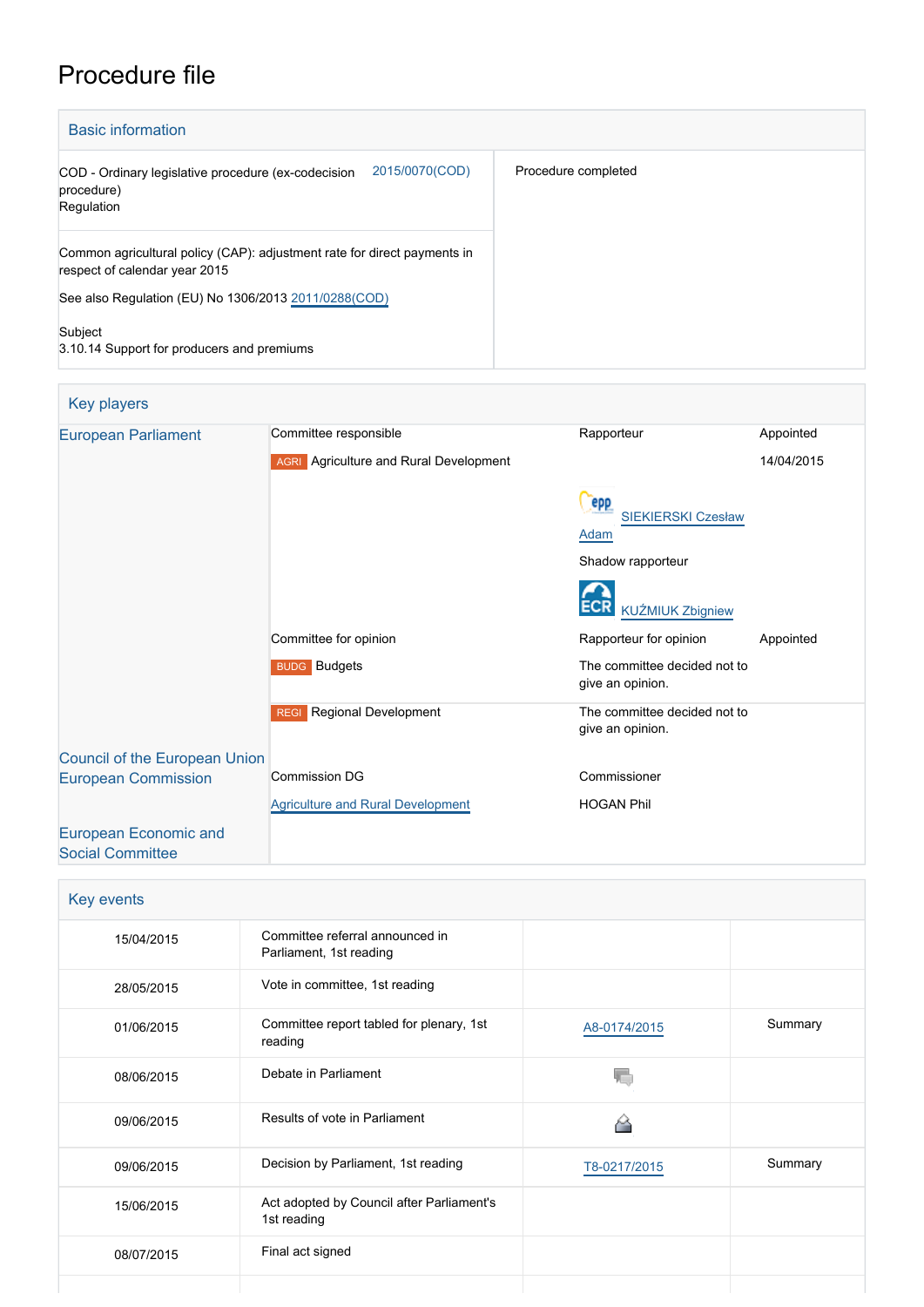| 08/07/2015 | End of procedure in Parliament          |  |
|------------|-----------------------------------------|--|
| 17/07/2015 | Final act published in Official Journal |  |

| <b>Technical information</b>                 |                                                                |
|----------------------------------------------|----------------------------------------------------------------|
| Procedure reference                          | 2015/0070(COD)                                                 |
| Procedure type                               | COD - Ordinary legislative procedure (ex-codecision procedure) |
| Procedure subtype                            | Legislation                                                    |
| Legislative instrument                       | Regulation                                                     |
|                                              | See also Regulation (EU) No 1306/2013 2011/0288(COD)           |
| Legal basis                                  | Treaty on the Functioning of the EU TFEU 043-p2                |
| Other legal basis                            | Rules of Procedure EP 159                                      |
| Mandatory consultation of other institutions | <b>European Economic and Social Committee</b>                  |
| Stage reached in procedure                   | Procedure completed                                            |
| Committee dossier                            | AGRI/8/03143                                                   |

#### Documentation gateway

| Legislative proposal                                               | COM(2015)0141  | 26/03/2015 | EC.        | Summary |
|--------------------------------------------------------------------|----------------|------------|------------|---------|
| Committee draft report                                             | PE554.849      | 17/04/2015 | EP         |         |
| Economic and Social Committee: opinion, report                     | CES2052/2015   | 22/04/2015 | <b>ESC</b> |         |
| Amendments tabled in committee                                     | PE557.157      | 08/05/2015 | EP         |         |
| Committee report tabled for plenary, 1st<br>reading/single reading | A8-0174/2015   | 01/06/2015 | EP.        | Summary |
| Text adopted by Parliament, 1st reading/single<br>reading          | T8-0217/2015   | 09/06/2015 | EP         | Summary |
| Draft final act                                                    | 00027/2015/LEX | 17/06/2015 | CSL        |         |

#### Final act

 [Regulation 2015/1146](https://eur-lex.europa.eu/smartapi/cgi/sga_doc?smartapi!celexplus!prod!CELEXnumdoc&lg=EN&numdoc=32015R1146) [OJ L 191 17.07.2015, p. 0006](https://eur-lex.europa.eu/legal-content/EN/TXT/?uri=OJ:L:2015:191:TOC) Summary

## Common agricultural policy (CAP): adjustment rate for direct payments in respect of calendar year 2015

PURPOSE: to fix the adjustment rate provided for in Regulation (EU) No 1306/2013 for direct payments in respect of calendar year 2015.

PROPOSED ACT: Regulation of the European Parliament and of the Council.

ROLE OF THE EUROPEAN PARLIAMENT: the European Parliament decides in accordance with the ordinary legislative procedure and on an equal footing with the Council.

BACKGROUND: Article 25 of [Regulation \(EU\) No 1306/2013](http://www.europarl.europa.eu/oeil/popups/ficheprocedure.do?reference=2011/0288(COD)&l=en) of the European Parliament and of the Council lays down that a reserve intended to provide additional support for the agricultural sector in the case of major crises affecting the agricultural production or distribution has to be established by applying, at the beginning of each year, a reduction to direct payments with the financial discipline mechanism referred to in Article 26 of that Regulation.

Article 25 of this regulation determines that the total amount of the reserve for crises in agricultural sector shall be EUR 2 800 million with equal annual instalments of EUR 400 million (at 2011 prices) for the period 2014-2020 and shall be included under Heading 2 of the Multiannual Financial Framework.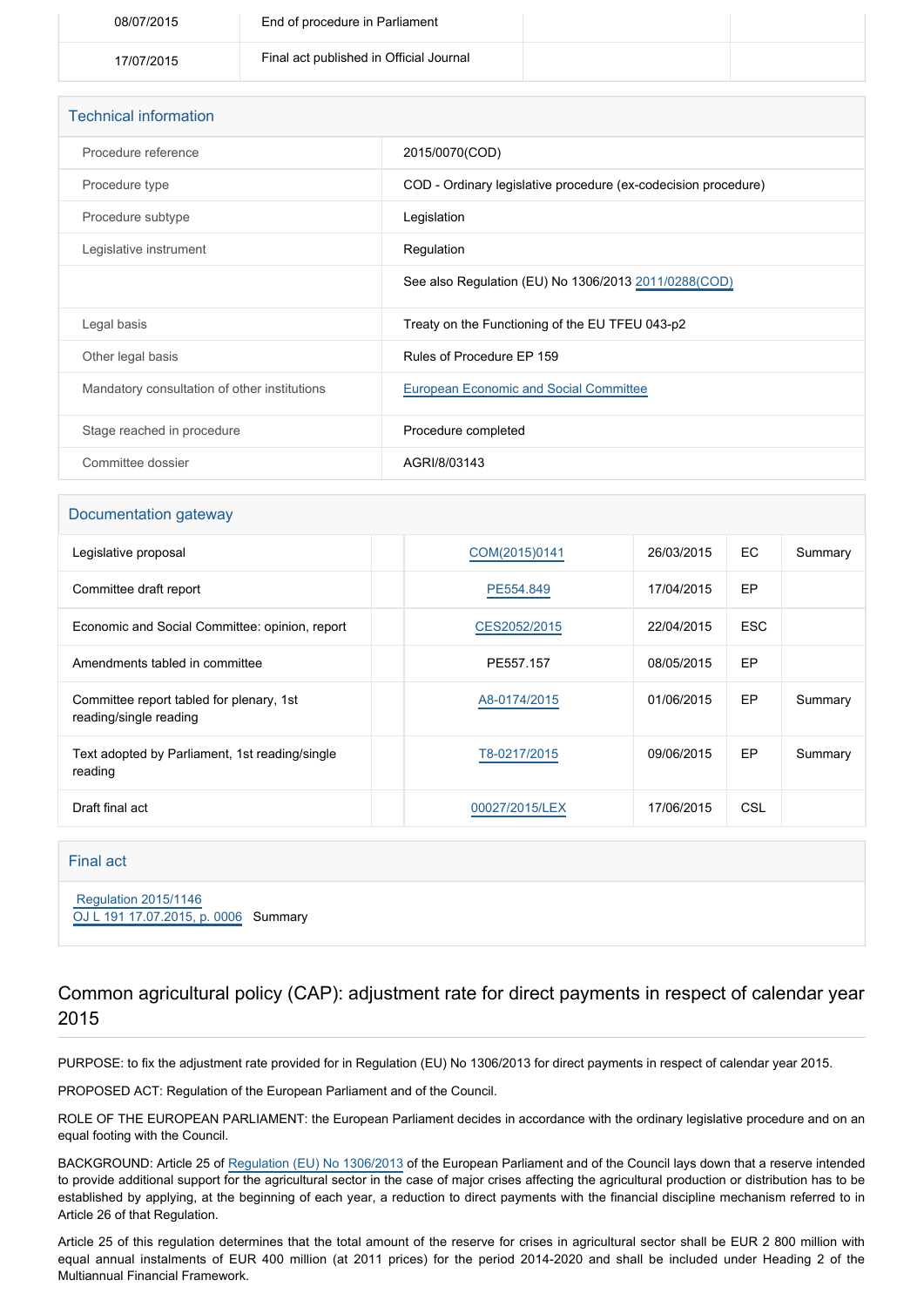The calculation of the financial discipline adjustment rate is part of the preparation of the 2016 Draft Budget. The amount of the reserve for crises in the agricultural sector, foreseen to be included in the Commission 2016 Draft Budget, amounts to EUR 441.6 million in current prices. Based on the first estimates of budget appropriations for direct payments and market related expenditure, the net balance available for EAGF expenditure for 2016 is not likely to be exceeded.

Article 8(1) of [Regulation \(EU\) No 1307/2013](http://www.europarl.europa.eu/oeil/popups/ficheprocedure.do?reference=2011/0280(COD)&l=en) lays down that the adjustment rate applied to direct payments determined in accordance with Article 26 of Regulation (EU) No 1306/2013 is only to apply to direct payments in excess of EUR 2 000 to be granted to farmers in the corresponding calendar year. Furthermore, it provides that as a result of the gradual introduction of direct payments, the adjustment rate is only to apply to Bulgaria and Romania from 1 January 2016 and to Croatia from 1 January 2022.

The Commission has to present a proposal to the European Parliament and to the Council concerning the adjustment rate no later than 31 March of the calendar year in respect of which that adjustment rate applies.

CONTENT: this proposal aims to implement the provisions of Article 26 of Regulation (EU) No 1306/2013 and Article 8 of Regulation (EU) No 1307/2013. It seeks to set the percentage rate of the financial discipline adjustment rate in respect of calendar year 2015.

The proposed Regulation lays down the amounts of direct payments under the support schemes listed in Annex I to Regulation (EU) No 1307/2013 to be granted to a farmer in excess of EUR 2 000 for an aid application submitted in respect of calendar year 2015 shall be reduced by 1.393041%. The reduction shall not apply in Bulgaria, Croatia and Romania.

BUDGETARY IMPLICATION: the total reduction resulting from the application of financial discipline amounts to EUR 441.6 million. The percentage of the financial discipline adjustment rate is 1.393041%.

The application of this adjustment rate will result in the reduction of the amounts of direct payments for budget lines covering expenditure relating to aid applications submitted by farmers in respect of calendar year 2015 (financial year 2016).

## Common agricultural policy (CAP): adjustment rate for direct payments in respect of calendar year 2015

The Committee on Agriculture and Rural Development adopted the report by Czes?aw Adam SIEKIERSKI (EPP, PL) on the proposal for a regulation of the European Parliament and of the Council fixing the adjustment rate provided for in Regulation (EU) No 1306/2013 for direct payments in respect of calendar year 2015.

The committee recommended that the European Parliament adopt its position at first reading taking over the Commission proposal.

The purpose of the proposed Regulation is to implement the provisions of Article 26 of [Regulation \(EU\) No 1306/201](http://www.europarl.europa.eu/oeil/popups/ficheprocedure.do?reference=2011/0288(COD)&l=en)3 on the financing, management and monitoring of the common agricultural policy and Article 8 of [Regulation \(EU\) No 1307/2013](http://www.europarl.europa.eu/oeil/popups/ficheprocedure.do?reference=2011/0280(COD)&l=en) establishing rules for direct payments to farmers under support schemes within the framework of the common agricultural policy. It seeks to set the percentage rate of the financial discipline adjustment rate in respect of calendar year 2015.

The proposed Regulation lays down the amounts of direct payments under the support schemes listed in Annex I to Regulation (EU) No 1307/2013 to be granted to a farmer in excess of EUR 2 000 for an aid application submitted in respect of calendar year 2015 shall be reduced by 1.393041%. The reduction shall not apply in Bulgaria, Croatia and Romania.

#### Common agricultural policy (CAP): adjustment rate for direct payments in respect of calendar year 2015

The European Parliament adopted by 544 votes to 78, with 9 abstentions, a legislative resolution on the proposal for a regulation of the European Parliament and of the Council fixing the adjustment rate provided for in Regulation (EU) No 1306/2013 for direct payments in respect of calendar year 2015.

Parliament adopted its position at first reading in which it approved, unamended, the Commission proposal.

This proposal seeks to set the percentage rate of the financial discipline adjustment rate in respect of calendar year 2015. It lays down the amounts of direct payments under the support schemes listed in Annex I to [Regulation \(EU\) No 1307/2013](http://www.europarl.europa.eu/oeil/popups/ficheprocedure.do?reference=2011/0280(COD)&l=en) to be granted to a farmer in excess of EUR 2 000 for an aid application submitted in respect of calendar year 2015 shall be reduced by 1.393041%. The reduction shall not apply in Bulgaria, Croatia and Romania.

Until 1 December 2015, the adjustment rate fixed by this Regulation may be adapted by the Commission, on the basis of new information in its possession.

#### Common agricultural policy (CAP): adjustment rate for direct payments in respect of calendar year 2015

PURPOSE: to fix the adjustment rate provided for in Regulation (EU) No 1306/2013 for direct payments in respect of calendar year 2015.

LEGISLATIVE ACT: Regulation (EU) 2015/1146 of the European Parliament and of the Council fixing the adjustment rate provided for in Regulation (EU) No 1306/2013 for direct payments in respect of the calendar year 2015.

CONTENT: this Regulations seeks to implement the provisions of Article 26 of [Regulation \(EU\) No 1306/2013](http://www.europarl.europa.eu/oeil/popups/ficheprocedure.do?reference=2011/0288(COD)&l=en) on the financing, management and monitoring of the common agricultural policy and Article 8 of [Regulation \(EU\) No 1307/2013](http://www.europarl.europa.eu/oeil/popups/ficheprocedure.do?reference=2011/0280(COD)&l=en) establishing rules for direct payments to farmers under support schemes within the framework of the common agricultural policy. It seeks to set the percentage rate of the financial discipline adjustment rate in respect of calendar year 2015.